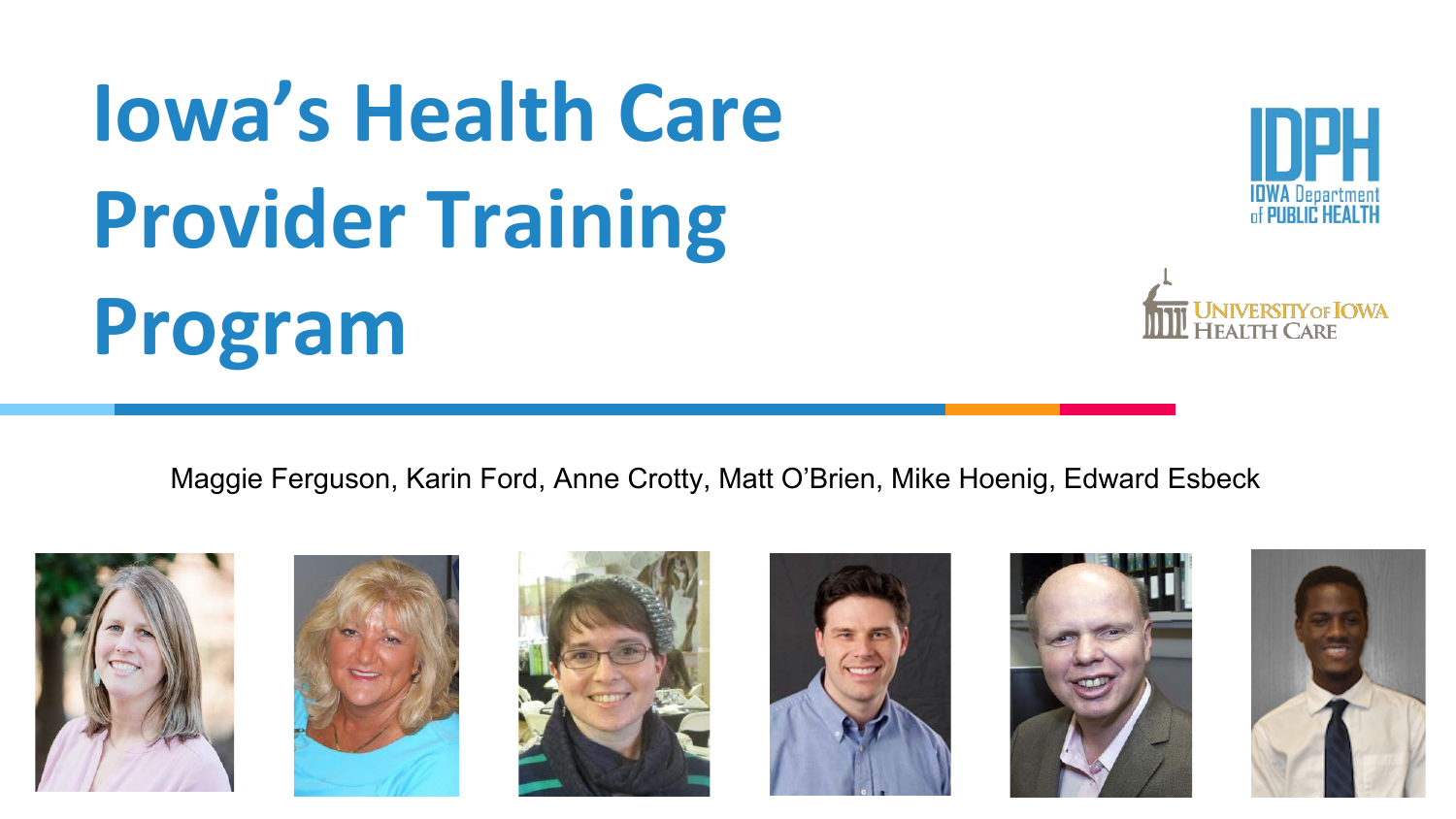## **Purpose**

- IDPH works through local community-based organizations, disability service organizations, and local public health to implement program, policy, systems, and environmental changes
- Changes implemented focused on increasing physical activity, improving nutrition, or reducing obesity among people with IDD and/or mobility limitations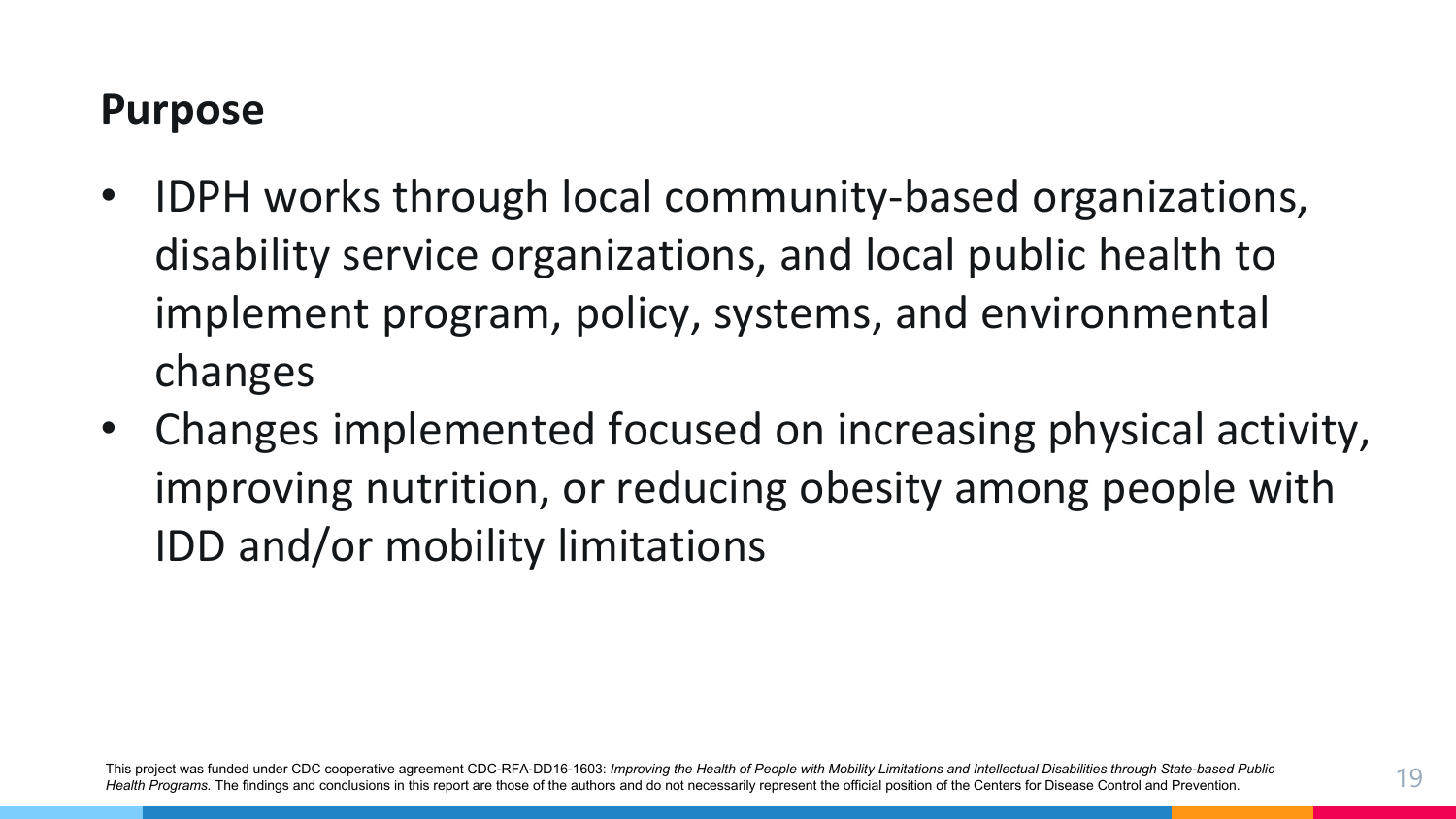# **PPSE Changes**

- 35 mini-grants
- 2 statewide projects, 33 local projects
- Reach through year 4:
	- o 727,538 people

| <b>Area</b>     | <b>Number of</b><br><b>Changes</b> |
|-----------------|------------------------------------|
| Programmatic    | 22                                 |
| <b>Policy</b>   |                                    |
| <b>Systemic</b> |                                    |
| Environmental   |                                    |

#### **IOWA**



#### Locations of mini-grant recipients

This project was funded under CDC cooperative agreement CDC-RFA-DD16-1603: *Improving the Health of People with Mobility Limitations and Intellectual Disabilities through State-based Public*  Health Programs. The findings and conclusions in this report are those of the authors and do not necessarily represent the official position of the Centers for Disease Control and Prevention.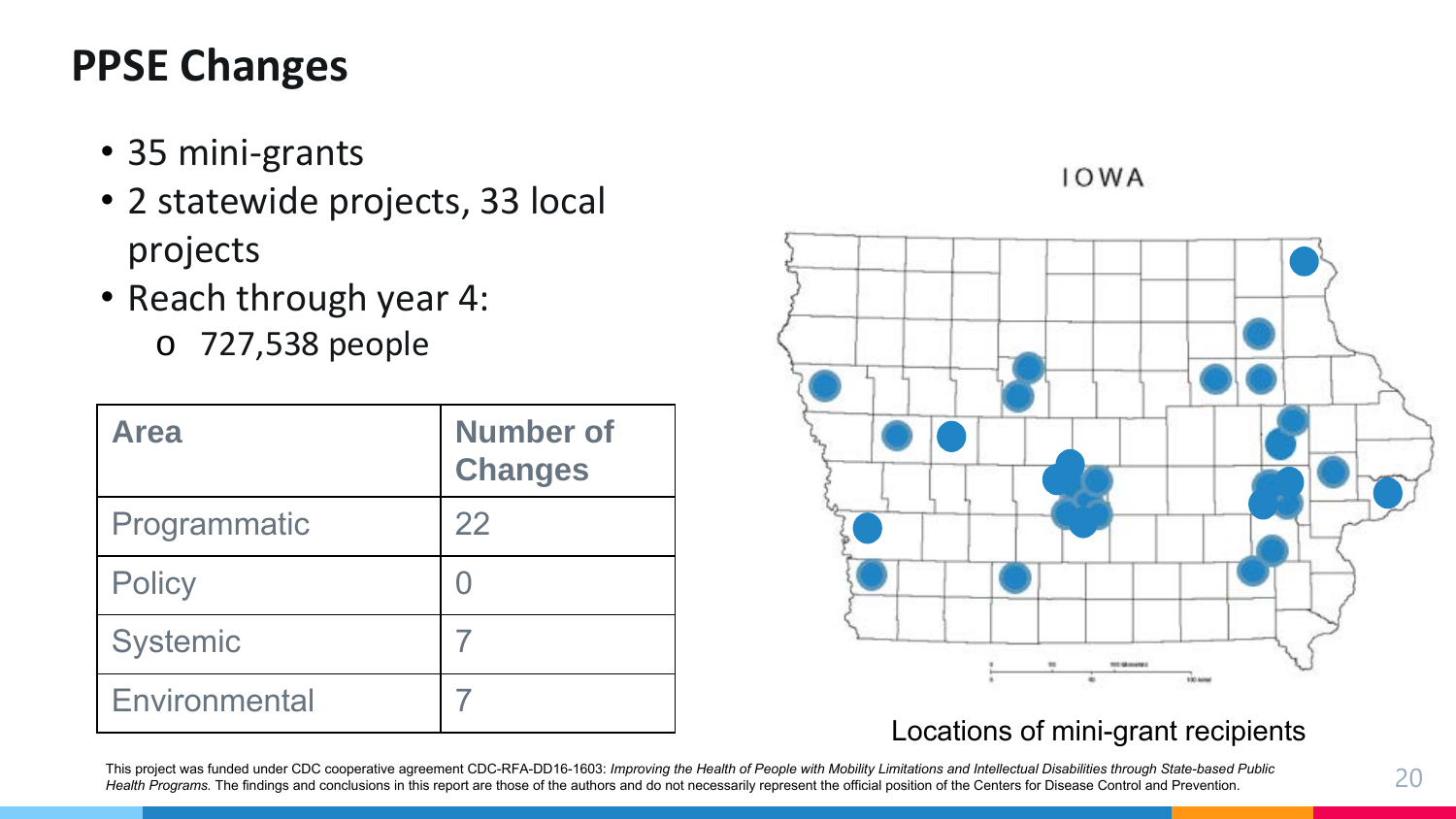## **Lessons Learned**

- Programs must have a disability and health/wellness champion
- Personal stories are essential to engagement and impact
- Staff at disability service organizations may lack understanding of nutrition or physical activity
- Many organizations default to programmatic changes, so technical assistance is needed to support them in making PSE changes as well
- Helpful to offer a community of practice for support and additional ideas

This project was funded under CDC cooperative agreement CDC-RFA-DD16-1603: *Improving the Health of People with Mobility Limitations and Intellectual Disabilities through State-based Public \_\_\_\_\_\_\_\_\_\_\_\_\_\_\_\_\_\_\_\_\_\_\_\_\_\_\_\_\_\_\_\_*